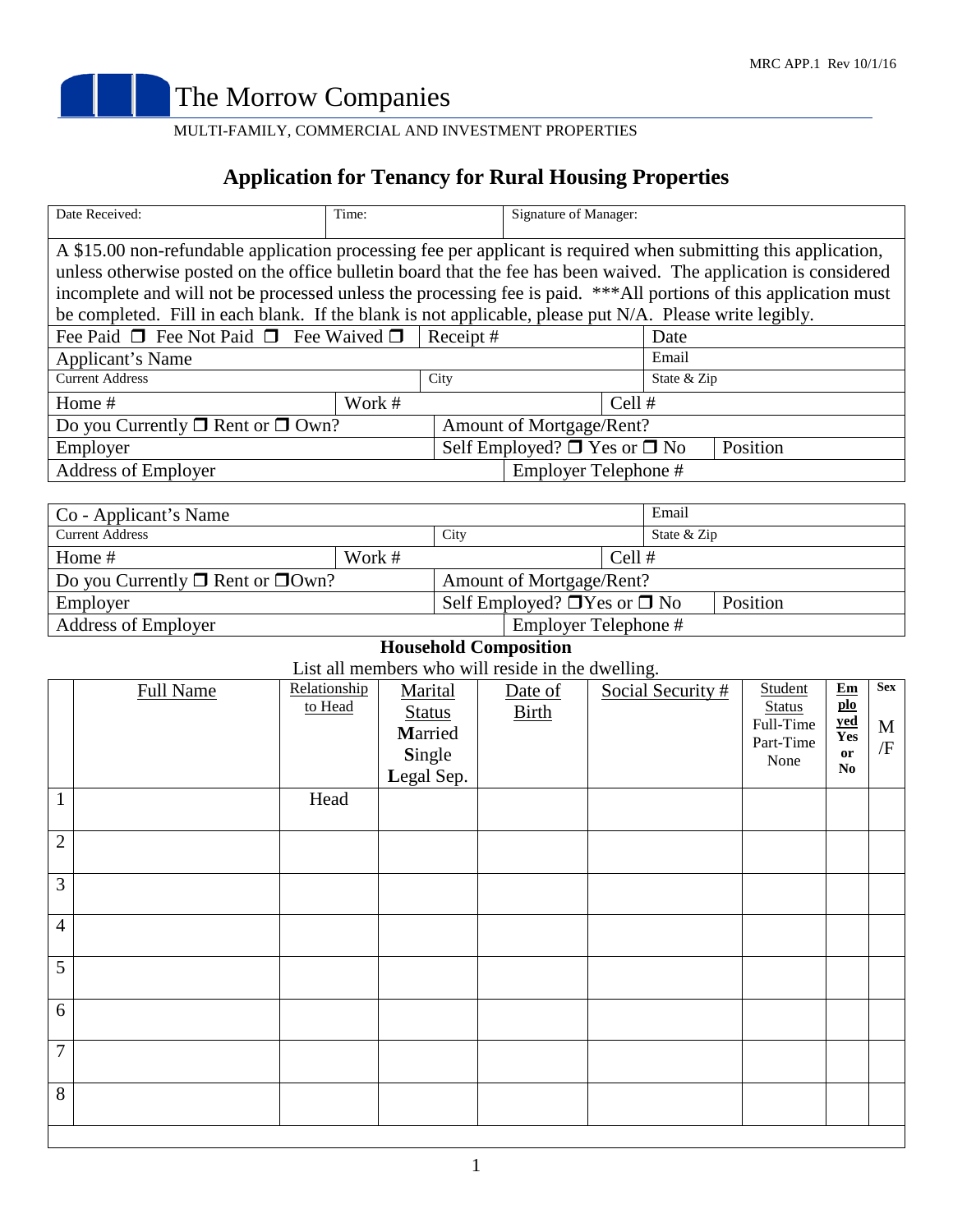Do you anticipate any changes to the household in the next twelve months?  $\Box$  Yes or  $\Box$  No If Yes, explain:

Does anyone live with you who is not listed above?  $\Box$  Yes or  $\Box$  No If yes, explain:

Does the applicant or co – applicant hereby certify that he/she has legal custody of the minor children listed in the household for at least 6 months of the year?  $\Box$  Yes or  $\Box$  No If no, please explain.

Will the household above be comprised of students during any five calendar months of this year or plan to be in the next calendar year at an educational institution with regular faculty and students? Please put anticipated status (PT or FT) for fall, spring and summer sessions.

 $\Box$ Yes or  $\Box$  No

| <b>HH Member Name</b> | Name of School School Contact | Phone # of School | Current<br><b>Status</b> | Fall | Spring | Summer |
|-----------------------|-------------------------------|-------------------|--------------------------|------|--------|--------|
|                       |                               |                   |                          |      |        |        |
|                       |                               |                   |                          |      |        |        |
|                       |                               |                   |                          |      |        |        |
|                       |                               |                   |                          |      |        |        |
|                       |                               |                   |                          |      |        |        |

Do you require any special services/reasonable accommodations due to a disability?  $\Box$  Yes or  $\Box$  No Do you require a dwelling that is designed with accessible features?  $\Box$  Yes or  $\Box$  No If yes, please indicate which features you require.

Have you been displaced?  $\Box$  Yes or  $\Box$  No If yes, explain.

Have you or any member of your household ever been evicted, breached or violated your contract while leasing any type of housing?  $\Box$  Yes or  $\Box$  No If Yes, explain.

Have you or any member of your household ever applied at this housing community?  $\Box$  Yes or  $\Box$  No If yes, when?

Have you or any of your household members ever lived at this housing community?  $\Box$  Yes or  $\Box$  No If yes, when?

Have you or any members of your household ever been convicted of a Felony/crime?  $\Box$  Yes or  $\Box$  No If yes, explain.

Currently do you or any members of your household use, manufacture, possess, sale or distribute a controlled substance?  $\Box$  Yes or  $\Box$  No

Have you or any members of your household ever been convicted of the same?  $\Box$  Yes or  $\Box$  No If yes, explain.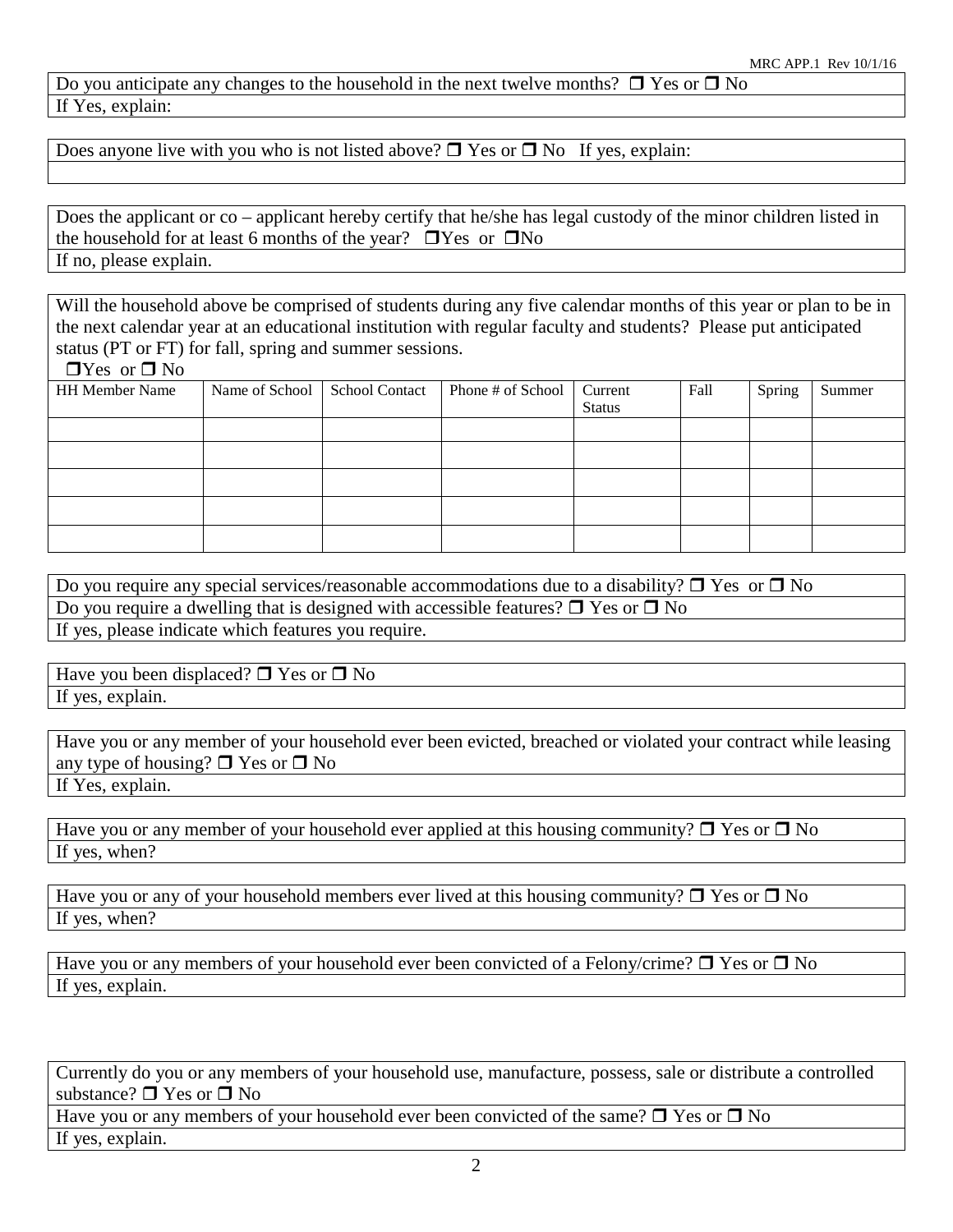List any substance abuse programs that you or any household members have successfully completed or are currently enrolled in:

How did you hear about our community?

When do you wish to move in?

Why are you currently looking for housing?

### **Rural Development Applicants Only!**

### **Disabled/Elderly Deduction**

Persons which meet the definition of disabled qualify for a \$400.00 deduction and certain other deductions to their annual income when determining Tenant Rent Contribution. If you feel that you qualify and would like to request this adjustment to your income, please indicate in the space provided.  $\Box$  Yes or  $\Box$  No

If you have indicated your desire to request this adjustment, then we will need only sufficient information (documentation) to confirm your qualification for this status. Failure to provide this documentation may result in the denial of some or all of these deductions.

### **Child Care Deduction**

If there are minor children in the household, a child care deduction to your annual income may be available if it allows the parent to go to school or be employed. If you feel your household may qualify for this adjustment to your income, please indicate in the space provided.  $\Box$  Yes or  $\Box$  No

If you have indicated your desire to request this adjustment, then we will need only sufficient information (documentation) to confirm your qualification for this status. Failure to provide this documentation may result in the denial of some or all of these deductions.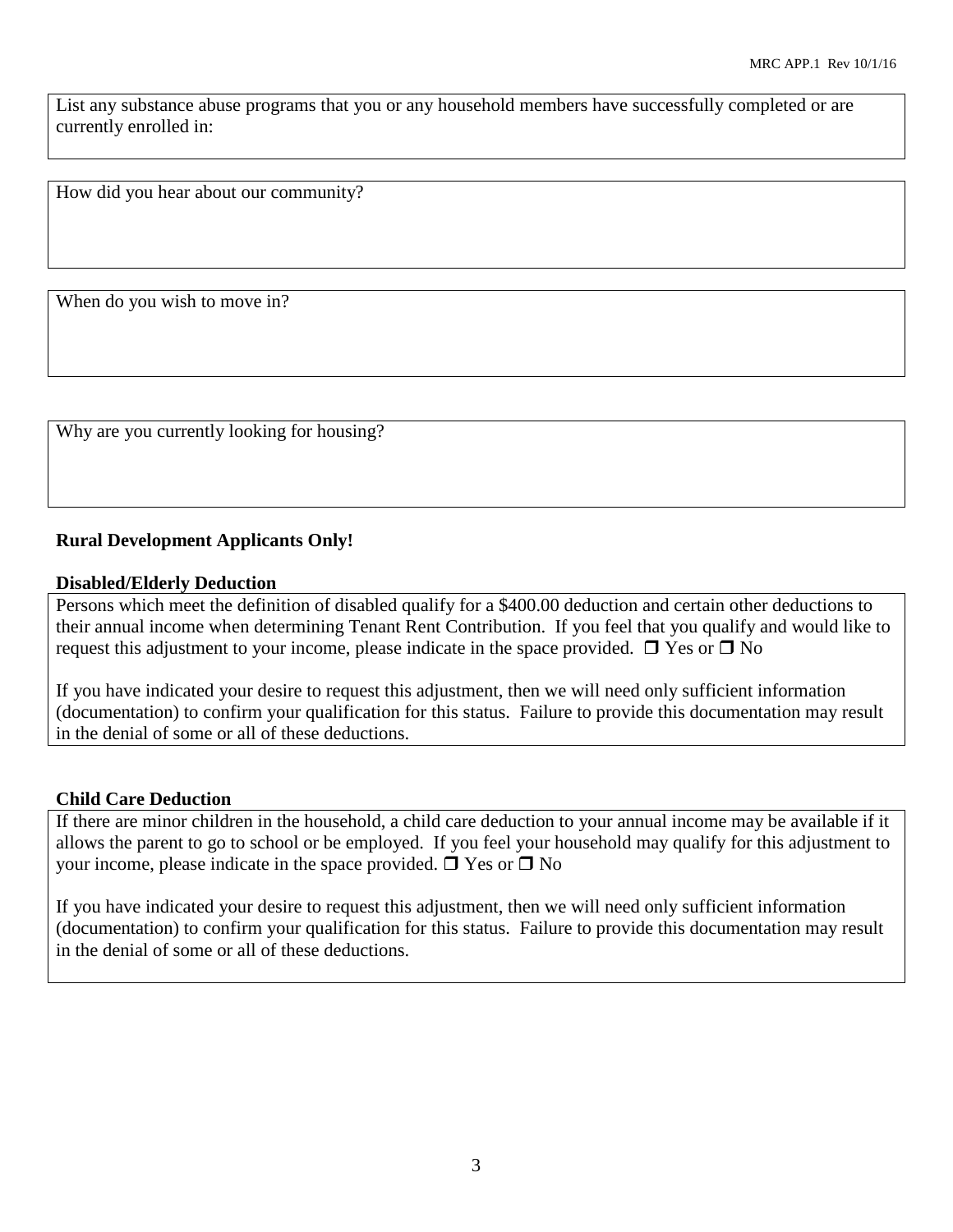## **Monthly Household Income**

List **ALL** income sources. Do **NOT** leave any blanks. If a section does not apply use N/A for the section. Use Gross income before any deductions.

|                                                                                             |                                   | Applicant |                   | Co-Applicant                      |          | Monthly<br>Total<br>(Combined) |  |  |
|---------------------------------------------------------------------------------------------|-----------------------------------|-----------|-------------------|-----------------------------------|----------|--------------------------------|--|--|
|                                                                                             | Source (name of<br>employer, etc) | Contact # | Monthly<br>Amount | Source (name of<br>employer, etc) | Contact# | Monthly<br>Amount              |  |  |
| Employment                                                                                  |                                   |           |                   |                                   |          |                                |  |  |
| Commissions                                                                                 |                                   |           |                   |                                   |          |                                |  |  |
| Tips, Bonuses                                                                               |                                   |           |                   |                                   |          |                                |  |  |
| Income from                                                                                 |                                   |           |                   |                                   |          |                                |  |  |
| Self                                                                                        |                                   |           |                   |                                   |          |                                |  |  |
| Employment                                                                                  |                                   |           |                   |                                   |          |                                |  |  |
| Net Rental                                                                                  |                                   |           |                   |                                   |          |                                |  |  |
| Income                                                                                      |                                   |           |                   |                                   |          |                                |  |  |
| Social Security                                                                             |                                   |           |                   |                                   |          |                                |  |  |
| Supp. Sec                                                                                   |                                   |           |                   |                                   |          |                                |  |  |
| Income                                                                                      |                                   |           |                   |                                   |          |                                |  |  |
| Unemployment                                                                                |                                   |           |                   |                                   |          |                                |  |  |
| Alimony                                                                                     |                                   |           |                   |                                   |          |                                |  |  |
| Child Support                                                                               |                                   |           |                   |                                   |          |                                |  |  |
| <b>VA</b> Benefits                                                                          |                                   |           |                   |                                   |          |                                |  |  |
| Welfare or                                                                                  |                                   |           |                   |                                   |          |                                |  |  |
| Public                                                                                      |                                   |           |                   |                                   |          |                                |  |  |
| Assistance                                                                                  |                                   |           |                   |                                   |          |                                |  |  |
| <b>Recurring Gifts</b>                                                                      |                                   |           |                   |                                   |          |                                |  |  |
| Lottery paid                                                                                |                                   |           |                   |                                   |          |                                |  |  |
| periodically<br>Interest and/or                                                             |                                   |           |                   |                                   |          |                                |  |  |
| dividends                                                                                   |                                   |           |                   |                                   |          |                                |  |  |
| Severance Pay                                                                               |                                   |           |                   |                                   |          |                                |  |  |
| Pension/annuity                                                                             |                                   |           |                   |                                   |          |                                |  |  |
| Worker's Comp                                                                               |                                   |           |                   |                                   |          |                                |  |  |
| Disability                                                                                  |                                   |           |                   |                                   |          |                                |  |  |
| Compensation                                                                                |                                   |           |                   |                                   |          |                                |  |  |
| Military Pay                                                                                |                                   |           |                   |                                   |          |                                |  |  |
| Other Income:                                                                               |                                   |           |                   |                                   |          |                                |  |  |
| Other Income:                                                                               |                                   |           |                   |                                   |          |                                |  |  |
| \$<br>Total Gross Annual Income based on the monthly amounts listed above times 12          |                                   |           |                   |                                   |          |                                |  |  |
| Do you anticipate any changes in this income in the next 12 months? $\Box$ Yes or $\Box$ No |                                   |           |                   |                                   |          |                                |  |  |
| If yes, please explain:                                                                     |                                   |           |                   |                                   |          |                                |  |  |
|                                                                                             |                                   |           |                   |                                   |          |                                |  |  |
|                                                                                             |                                   |           |                   |                                   |          |                                |  |  |

## **Rental History**

| $\sim$<br>Landlord<br>Current | Address                 |
|-------------------------------|-------------------------|
| Landlord's Phone #            | Amount of Rent $\delta$ |
|                               |                         |

| Landlord<br>Previous                                        | Address               |
|-------------------------------------------------------------|-----------------------|
| Phone#<br>$\text{\L{}}$ andlord's $\text{\L{}}$<br>Previous | t of Rent S<br>Amount |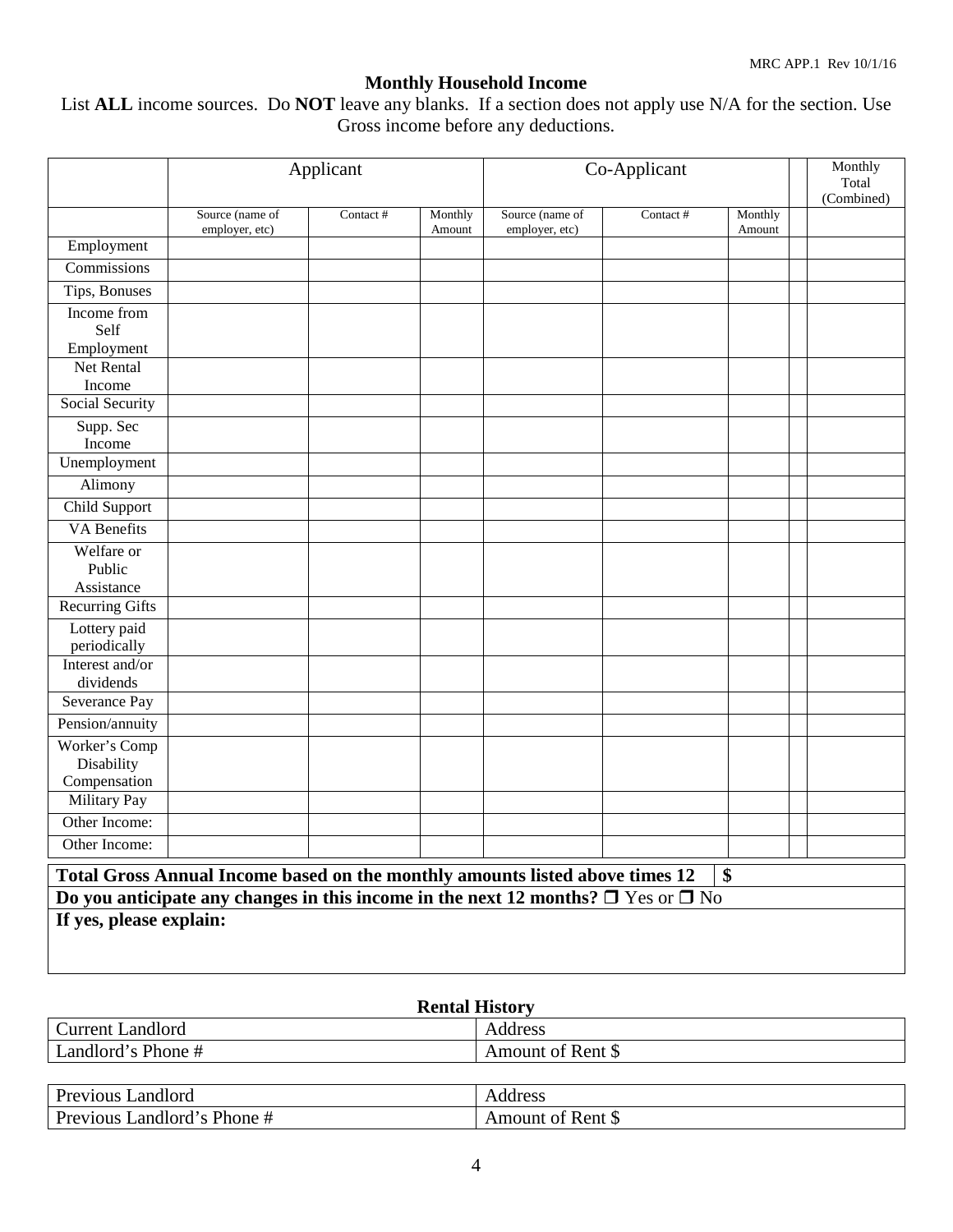## **Household Assets**

Please indicate whether you or a member of your household has any of the assets listed below. Do NOT leave any blanks. If a section does not apply use N/A for the section. If you require additional forms because your assets exceed the space provided, please ask for one.

### **Cash On Hand**

| <b>Household Member</b> | <b>Balance</b> |
|-------------------------|----------------|
|                         |                |
|                         |                |
|                         |                |

### **Checking Accounts**

| <b>Household Member</b> | Acct# | Institution | Contact# |
|-------------------------|-------|-------------|----------|
|                         |       |             |          |
|                         |       |             |          |
|                         |       |             |          |

### **Savings Accounts**

| <b>Household Member</b> | Acct# | Institution | Contact # |
|-------------------------|-------|-------------|-----------|
|                         |       |             |           |
|                         |       |             |           |
|                         |       |             |           |

### **Certificates of Deposit/Money Market Acct/Savings Bonds**

| <b>Household Member</b> | Acct # | Institution | Contact # |
|-------------------------|--------|-------------|-----------|
|                         |        |             |           |
|                         |        |             |           |
|                         |        |             |           |

### **Stocks/Bonds/Mutual Funds**

| Name: | # of Shares | Interest of Dividends Paid   Value \$ |  |
|-------|-------------|---------------------------------------|--|
|       |             |                                       |  |
|       |             |                                       |  |
|       |             |                                       |  |

### **IRA/Keogh/401K/ Lump Sum Lottery Winnings/ Life Insurance**

| Household Member/Acct No. | Cash Value |
|---------------------------|------------|
|                           |            |
|                           |            |
|                           |            |

| Do you own any real estate property? $\Box$ Yes or $\Box$ No If yes, please explain |  |
|-------------------------------------------------------------------------------------|--|
| Type of Property:                                                                   |  |
| Location of Property:                                                               |  |

Have you disposed of any assets in the last 2 years?  $\Box$  Yes or  $\Box$  No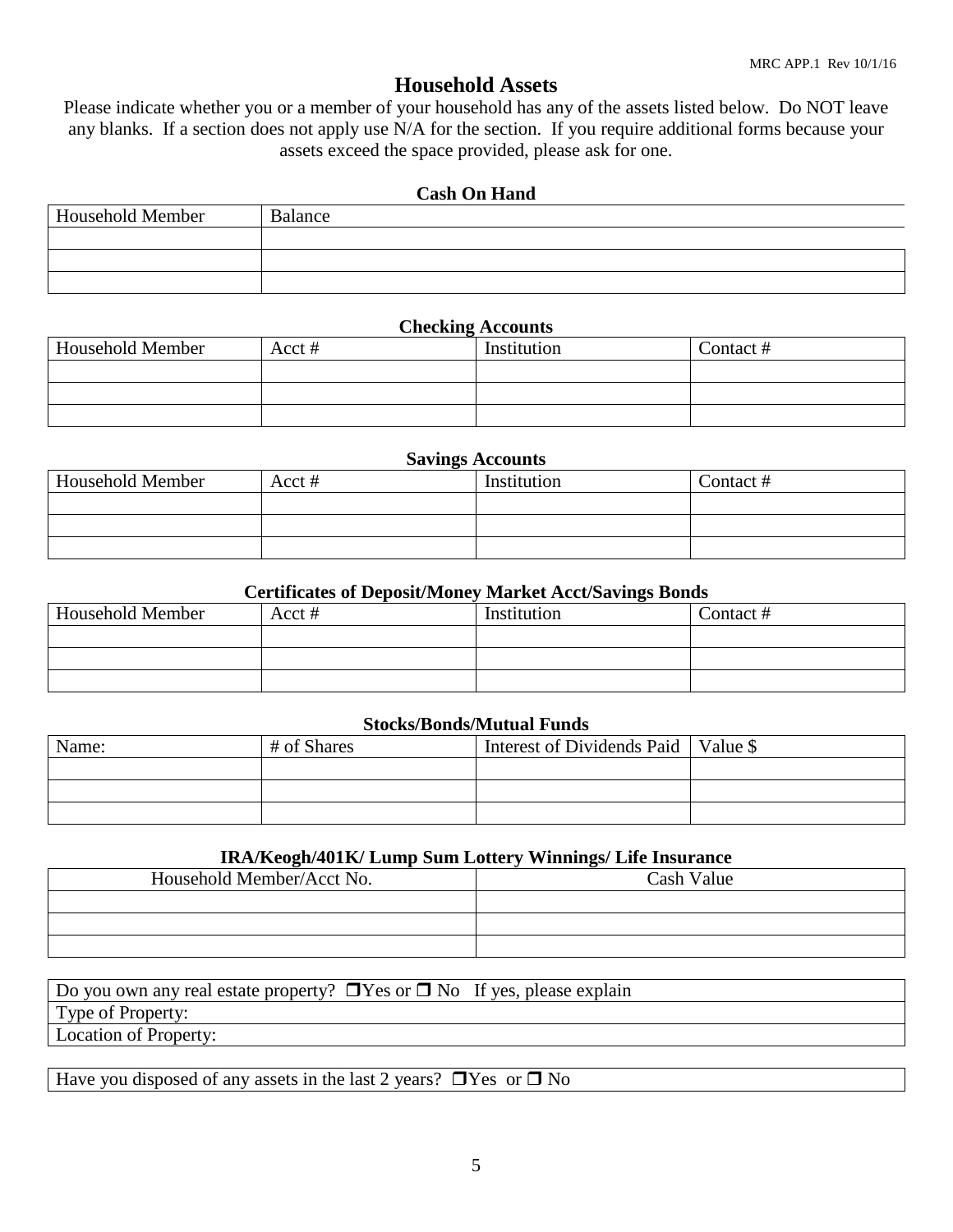**"This institution is an equal opportunity provider and employer"**

### **Credit References**

| ------- |      |         |               |       |         |  |
|---------|------|---------|---------------|-------|---------|--|
|         | Name | Address | City, St, Zip | Acct# | Phone # |  |
|         |      |         |               |       |         |  |
| ∼       |      |         |               |       |         |  |
|         |      |         |               |       |         |  |

### **Personal References (not related or employers)**

|   | Name | Address | City, St, Zip | Relationship | Phone # |
|---|------|---------|---------------|--------------|---------|
|   |      |         |               |              |         |
| ∸ |      |         |               |              |         |
|   |      |         |               |              |         |

### **Emergency Contacts**

|   | Name | Address | City, St, Zip | Relationship | Phone # |
|---|------|---------|---------------|--------------|---------|
|   |      |         |               |              |         |
| ∼ |      |         |               |              |         |
| ັ |      |         |               |              |         |

Please note: A \$25.00 charge for bookkeeping will be deducted for an applicant who has paid a Security Deposit and decides not to rent an apartment. All rent is due and payable on the first day of the month. After a ten (10) grace period, or the grace period prescribed by state law, a late charge will be assessed and legal action taken. No water beds, alcoholic beverages displayed on the grounds, and no pets. In the event the complex is designated specifically as housing for the elderly, a pet lease may be executed and an additional Pet Deposit is required.

### **All persons aged 18 and older must sign and date this document.**

I/we hereby certify that I/we do/will not maintain a separate subsidized rental unit in another location. I/we further certify that this will be my/our permanent residence. I/we understand I/we must pay a Security Deposit prior to occupancy. I/we understand that my/our eligibility for housing will be based on applicable income limits and by management's selections criteria. I/we certify that all information in this application is true and accurate to the best of my/our knowledge and I/we understand that false statements or false information are punishable by law and will lead to cancellation of this application or termination of tenancy after occupancy. I/we consent to the disclosure of income and financial information from my/our employer and financial references for purposes of income and asset verifications related to my/our application for tenancy. I/we hereby consent to allowing the USDA, Rural Development to perform wage matches for any information I provide as part of my tenancy. I/we further certify that only those people listed on this application will occupy the dwelling, unless prior approval by Landlord is given.

| Signature of Applicant                |      | Date                                                                                                                 |
|---------------------------------------|------|----------------------------------------------------------------------------------------------------------------------|
| Signature of Co - Applicant           |      | Date                                                                                                                 |
| Signature of Other Person 18 or older |      | Date                                                                                                                 |
|                                       |      | I certify that I filled this application out for the applicant as a reasonable accommodation for his/her disability. |
| Signature                             | Date | Relationship (Friend, Relative, etc)                                                                                 |
|                                       |      |                                                                                                                      |

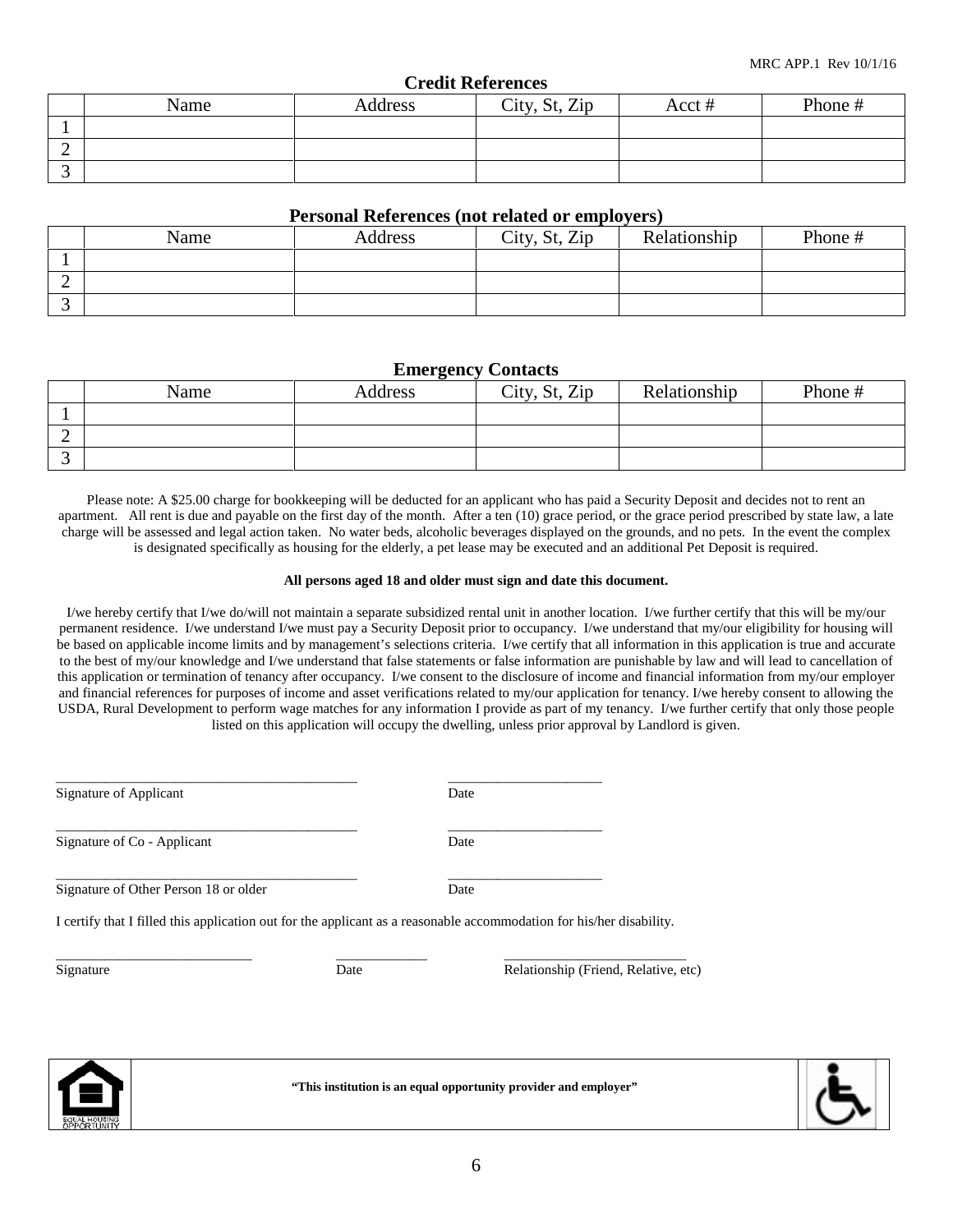### **Addendum to the Application**

### **Information for Government Monitoring Purposes**

The information regarding race, ethnicity, and sex designation solicited on this application is requested in order to assure the Federal Government, acting through the Rural Housing Service that the Federal laws prohibiting discrimination against tenant applications on the basis of race, color, national origin, religion, sex, familial status, age, and disability are complied with. You are not required to furnish this information, but are encouraged to do so. This information will not be used in evaluating your application or to discriminate against you in any way. However, if you choose not to furnish it, the owner is required to note the race, ethnicity, and sex of individual applicants on the basis of visual observation or surname.

| <b>Applicant:</b> I do not wish to furnish the information ________ (initials)                        |                                                                                                                                                        |                                                                                                   |                                                                                       |  |  |
|-------------------------------------------------------------------------------------------------------|--------------------------------------------------------------------------------------------------------------------------------------------------------|---------------------------------------------------------------------------------------------------|---------------------------------------------------------------------------------------|--|--|
|                                                                                                       |                                                                                                                                                        | What is your ethnicity? (National Origin) $\Box$ Hispanic or Latino $\Box$ Not Hispanic or Latino |                                                                                       |  |  |
| What is your race?                                                                                    | $\Box$ American Indian or Alaska Native $\Box$ Asian $\Box$ Black or African American<br>$\Box$ Native Hawaiian or other Pacific Islander $\Box$ White |                                                                                                   |                                                                                       |  |  |
| What is your Sex?                                                                                     | $\Box$ Male                                                                                                                                            | $\Box$ Female                                                                                     |                                                                                       |  |  |
|                                                                                                       | <b>Co</b> - Applicant: I do not wish to furnish the information _______ (initials)                                                                     |                                                                                                   |                                                                                       |  |  |
| What is your ethnicity? (National Origin) $\Box$ Hispanic or Latino $\Box$ Not Hispanic or Latino     |                                                                                                                                                        |                                                                                                   |                                                                                       |  |  |
| What is your race?                                                                                    |                                                                                                                                                        | $\Box$ Native Hawaiian or other Pacific Islander $\Box$ White                                     | $\Box$ American Indian or Alaska Native $\Box$ Asian $\Box$ Black or African American |  |  |
| What is your Sex? $\Box$ Male                                                                         |                                                                                                                                                        | $\Box$ Female                                                                                     |                                                                                       |  |  |
|                                                                                                       |                                                                                                                                                        |                                                                                                   |                                                                                       |  |  |
| <b>For Office Use Only:</b>                                                                           |                                                                                                                                                        |                                                                                                   |                                                                                       |  |  |
| If applicant chose NOT to furnish this information, please record visually observed information here. |                                                                                                                                                        |                                                                                                   |                                                                                       |  |  |

Applicant: Ethnicity- (National Origin)  $\Box$  Hispanic or Latino  $\Box$  Not Hispanic or Latino Race  $\Box$  American Indian or Alaskan Native  $\Box$  Asian  $\Box$  Black or African American  $\Box$ Native Hawaiian or other Pacific Islander  $\Box$  White  $Sex$  **I** Male **I** Female

Co -Applicant: Ethnicity- (National Origin)  $\Box$  Hispanic or Latino  $\Box$  Not Hispanic or Latino

| Race | <b>T</b> American Indian or Alaskan Native $\Box$ Asian $\Box$ Black or African American |  |
|------|------------------------------------------------------------------------------------------|--|
|      | $\Box$ Native Hawaiian or other Pacific Islander $\Box$ White                            |  |
| Sex  | $\Box$ Male $\Box$ Female                                                                |  |